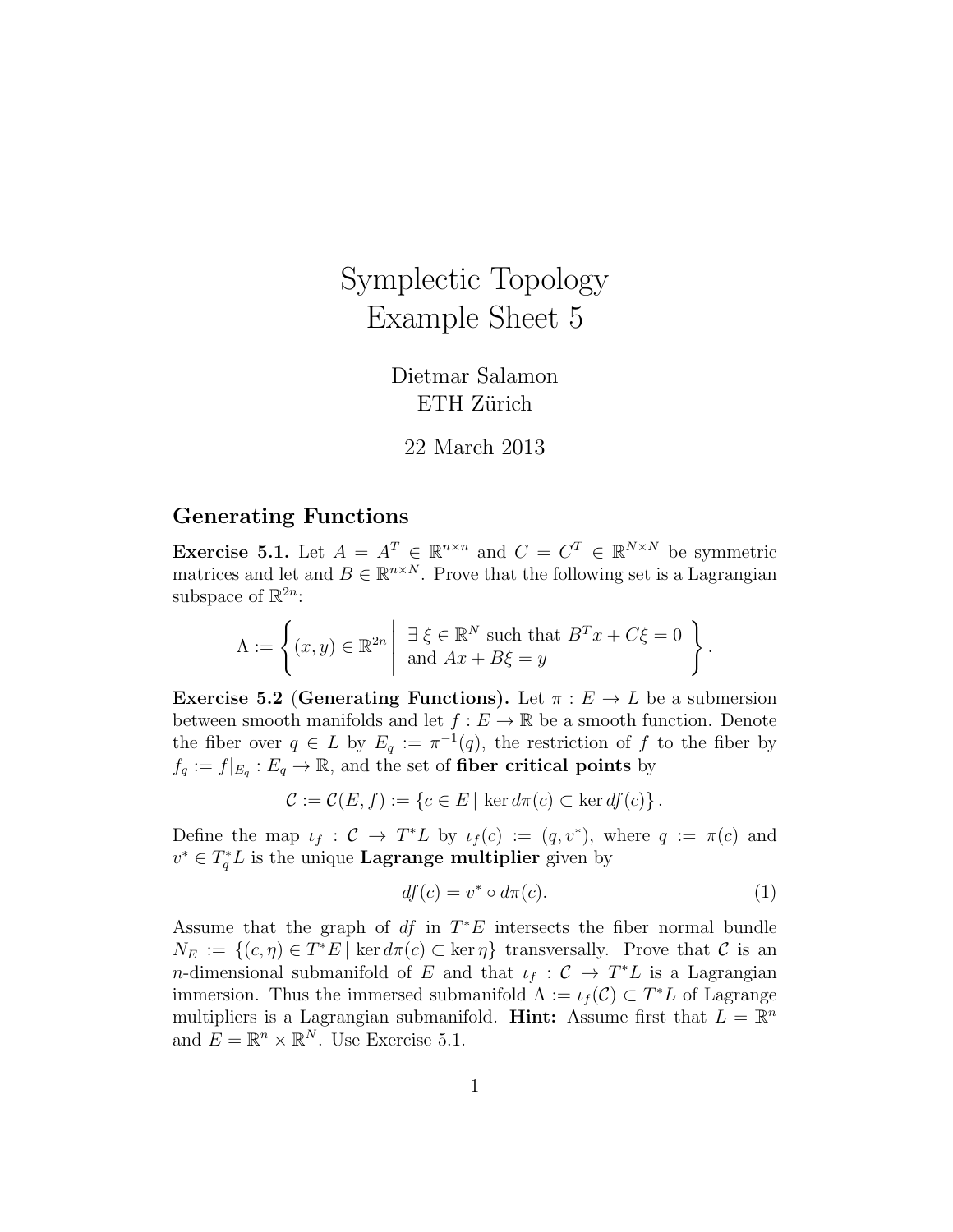**Exercise 5.3.** Let M be a manifold and let  $f, g_1, \ldots, g_n : M \to \mathbb{R}$  be smooth functions. For  $y = (y_1, \ldots, y_n) \in \mathbb{R}^n$  define

$$
f_y := f - \sum_{i=1}^n y_i g_i : M \to \mathbb{R}.
$$

Consider the set

$$
\mathcal{C} := \left\{ (p, y) \in M \times \mathbb{R}^n \, \middle| \, df_y(p) = 0 \right\}.
$$

Assume that

$$
\ker d^2 f_y(p) \cap \bigcap_{i=1}^n \ker dg_i(p) = \{0\}
$$

for all  $(p, y) \in \mathcal{C}$ . Prove that  $\mathcal{C}$  is an *n*-dimensional submanifold of  $M \times \mathbb{R}^n$ . Prove that the map

$$
\mathcal{C} \to \mathbb{R}^{2n} : (p, y) \mapsto (g(p), y)
$$

is a Lagrangian immersion. Hint: This is a special case of Exercise 5.2. If the map  $g = (g_1, \ldots, g_n) : M \to \mathbb{R}^n$  is a submersion, take  $E := M, L := \mathbb{R}^n$ , and  $\pi := g$ . Alternatively, take  $E := M \times \mathbb{R}^n$ ,  $L := \mathbb{R}^n$ ,  $\pi(p, y) := y$ , and  $f(p, y) := f_y(p)$ . In this case the roles of x and y are reversed, and  $x = g(p)$ is now the Lagrange multiplier.

#### Energy

**Exercise 5.4.** Let  $(M, \omega)$  be a symplectic manifold, let  $L \subset M$  be a Lagrangian submanifold, let  $J \in \mathcal{J}_{\tau}(M,\omega)$  be an  $\omega$ -tame almost complex structure, and denote by  $g_J := \frac{1}{2}(\omega(\cdot, J \cdot) - \omega(J \cdot, \cdot))$  the Riemannian metric determined by  $\omega$  and J. Let  $(\Sigma, j)$  be a compact Riemann surface with boundary and let  $u : (\Sigma, \partial \Sigma) \to (M, L)$  be a J-holomorphic curve with boundary values in L. Prove that the energy

$$
E(u) := \frac{1}{2} \int_{\Sigma} |du|_J \,\mathrm{dvol}_{\Sigma}
$$

of  $u$  depends only on the homotopy class of  $u$  subject to the boundary condition  $u(\partial \Sigma) \subset L$ .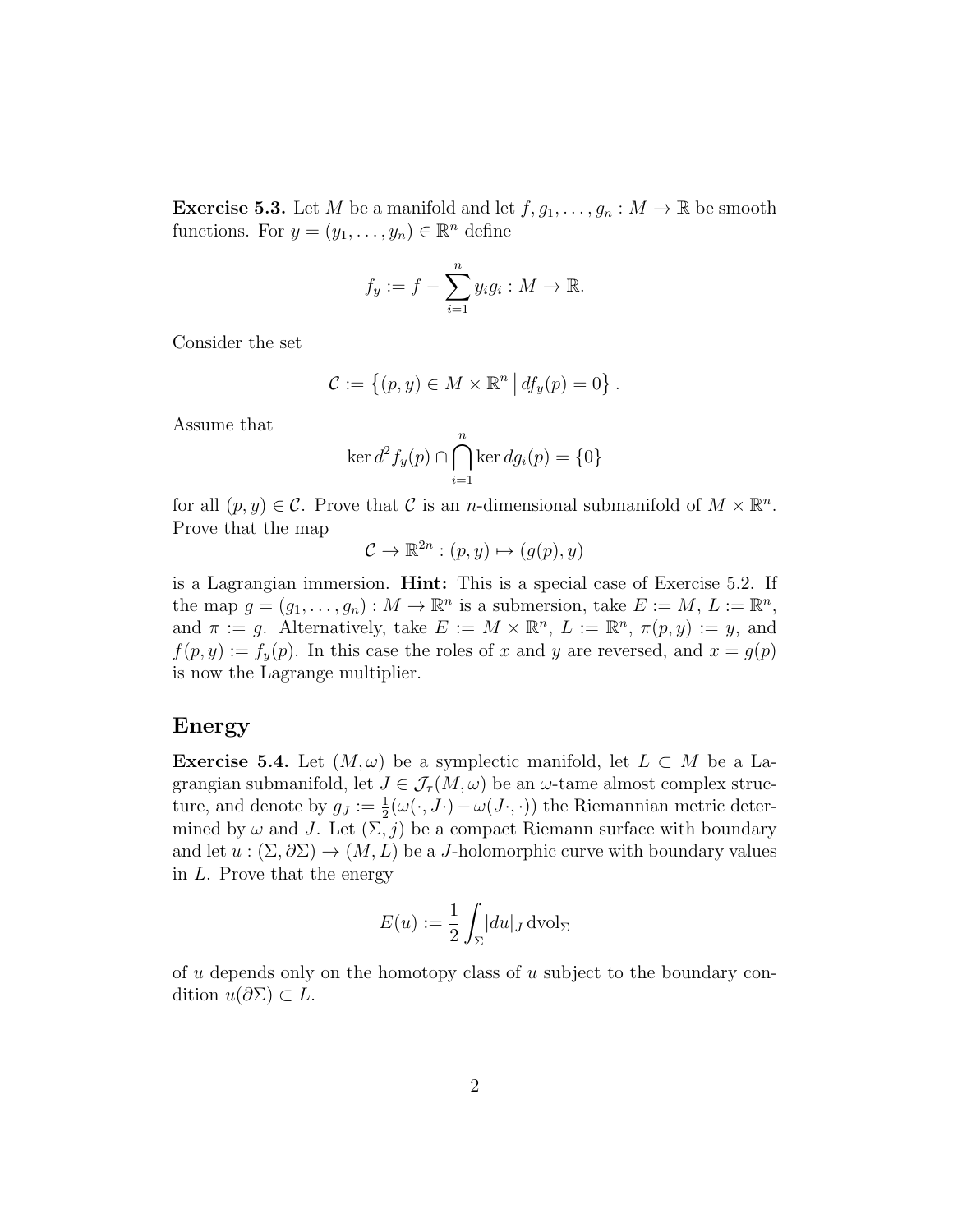## Holomorphic equivalence relations

Let  $\Gamma \subset \mathbb{C}P^1 \times \mathbb{C}P^1$  be an equivalence relation and write  $z \sim \zeta$  when  $(z, \zeta) \in$ Γ. Denote the equivalence class of  $z \in \mathbb{C}P^1$  by

$$
[z] := \left\{ \zeta \in \mathbb{C}P^1 \, | \, \zeta \sim z \right\}.
$$

The equivalence relation is called holomorphic if there exists a finite set  $X \subset \mathbb{C}P^1$  such that  $\Gamma$  intersects the dense open set  $(\mathbb{C}P^1 \setminus X) \times (\mathbb{C}P^1 \setminus X)$  in a one-dimensional complex submanifold whose projection onto the first factor is a proper holomorphic covering, and  $\Gamma$  is the closure of its intersection with  $(\mathbb{C}P^1 \setminus X) \times (\mathbb{C}P^1 \setminus X)$ . Associated to such a holomorphic equivalence relation  $\Gamma$  is a **multiplicity function**  $m_{\Gamma} : \mathbb{C}\mathrm{P}^1 \to \mathbb{N}$  defined by

$$
m_{\Gamma}(z) := \#([w] \cap U)
$$

for a sufficently small neighborhood  $U \subset \mathbb{C}P^1$  of z and for  $w \in \mathbb{C}P^1 \setminus \{z\}$ sufficiently close to z. In particular  $m_{\Gamma}(z) = 1$  for  $z \in \mathbb{C}P^1 \setminus X$ . The number

$$
d:=\sum_{\zeta\sim z}m_\Gamma(z)
$$

is independent of the choice of z and is called the **degree of**  $\Gamma$ .

**Exercise 5.5.** Let  $\Gamma \subset \mathbb{C}P^1 \times \mathbb{C}P^1$  be a holomorphic equivalence relation of degree d. Prove that there is a rational function  $\phi_{\Gamma}: \mathbb{C}\mathrm{P}^1 \to \mathbb{C}\mathrm{P}^1$  of degree d such that

$$
\phi_{\Gamma}(z) = \phi_{\Gamma}(\zeta) \qquad \Longleftrightarrow \qquad z \sim \zeta. \tag{2}
$$

**Hint:** Choose an identification of  $\mathbb{C}P^1$  with the Riemann sphere  $\overline{\mathbb{C}} = \mathbb{C} \cup \{\infty\}$ such that  $0 \nless \infty$  and define

$$
P_0 := \{ z \in \mathbb{C} \mid z \sim 0 \}, \qquad P_{\infty} := \{ z \in \mathbb{C} \mid z \sim \infty \}.
$$

For  $z \in \mathbb{C} \setminus P_{\infty}$  define

$$
\phi_{\Gamma}(z) := \prod_{\zeta \sim z} \zeta^{m_{\Gamma}(\zeta)}.
$$
\n(3)

Prove that  $\phi_{\Gamma}$  is holomorphic, extends to a rational function of degree d from  $\overline{\mathbb{C}}$  to itself, has a zero of order  $m_{\Gamma}(z)$  at  $z \in P_0$ , and has a pole of order  $m_{\Gamma}(z)$ at  $z \in P_{\infty}$ . Prove that  $\phi_{\Gamma}$  satisfies (2).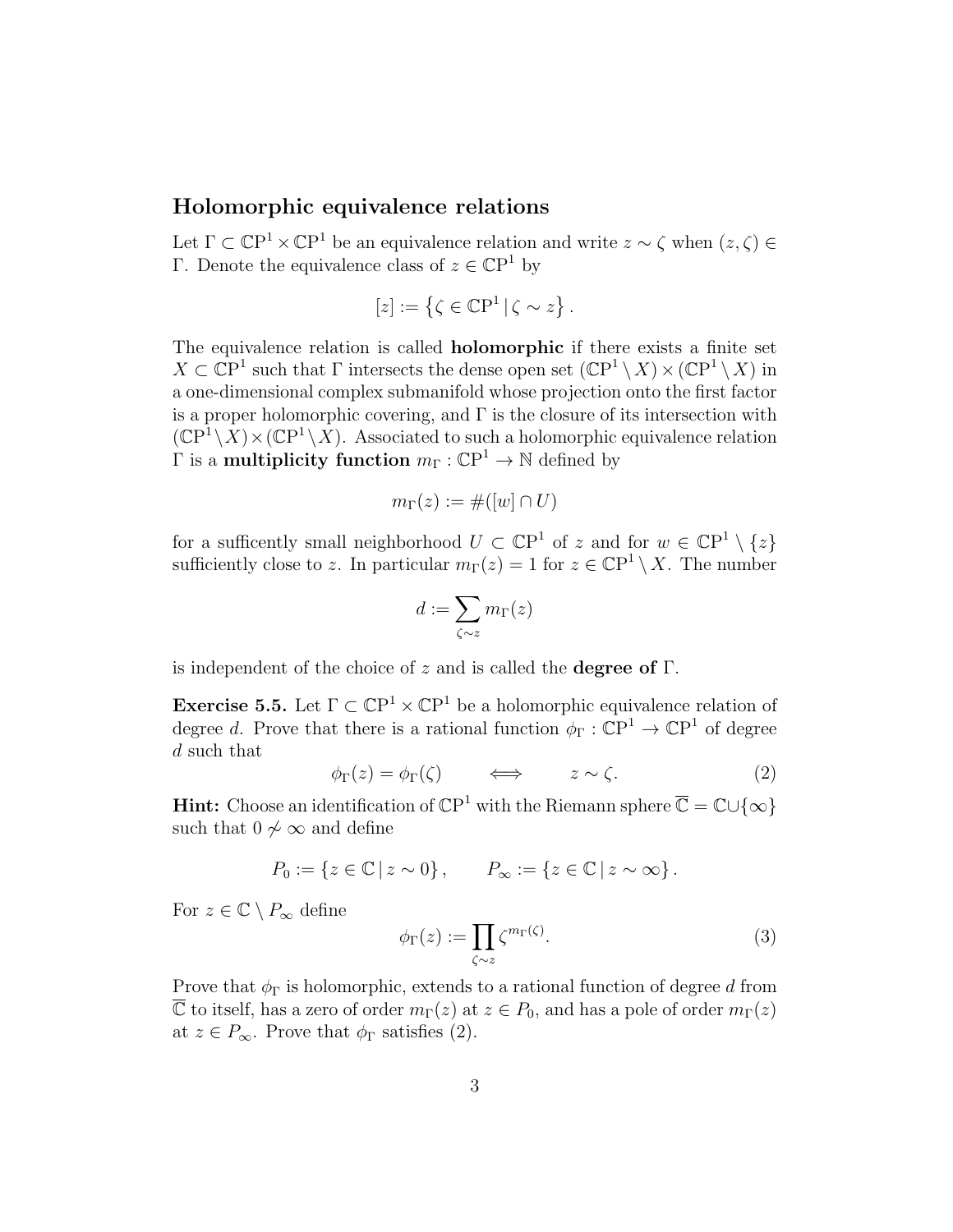**Exercise 5.6.** Let  $u : \overline{\mathbb{C}} \to \overline{\mathbb{C}}$  be a nonconstant rational function such that  $u(0) \neq u(\infty)$ . Prove that the set  $\Gamma := \{(z,\zeta) \in \overline{\mathbb{C}} \times \overline{\mathbb{C}} \mid u(z) = u(\zeta)\}\$ is a holomorphic equivalence relation. Prove that  $m_{\Gamma}(z)$  is the order of z as a pole of u when  $u(z) = \infty$ , and that  $m_{\Gamma}(z)$  is the order of z as a zero of  $u-u(z)$  when  $u(z) \neq \infty$ . Define  $\phi_{\Gamma} : \overline{\mathbb{C}} \to \overline{\mathbb{C}}$  by (3) as in Exercise 5.5. Prove that there exists a Möbius transformation  $u': \overline{\mathbb{C}} \to \overline{\mathbb{C}}$  such that  $u = u' \circ \phi_{\Gamma}$ .

Exercise 5.7 (Simple J-Holomorphic Curves). Let J be a  $C^2$  almost complex structure on a manifold M and let  $(\Sigma_0, j_0)$ ,  $(\Sigma_1, j_1)$  be closed connected Riemann surfaces. Let  $u_0 : \Sigma_0 \to M$ ,  $u_1 : \Sigma_1 \to M$  be simple J-holomorphic curves of class  $C^2$ .

(i) Assume  $u_0(\Sigma_0) = u_1(\Sigma_1)$ . Prove that there exists a unique holomorphic diffeomorphism  $\phi : (\Sigma_1, j_1) \to (\Sigma_0, j_0)$  such that  $u_1 = u_0 \circ \phi$ .

(ii) Assume  $u_0(\Sigma_0) \neq u_1(\Sigma_1)$ . Prove that the set  $u_0^{-1}(u_1(\Sigma_1)) \subset \Sigma_0$  is at most countable and can only accumulate at the critical points of  $u_0$ .

## Positivity of Intersections

Let  $\mathbb{D} \subset \mathbb{C}$  denote the closed unit disc and let  $v_0, v_1 : \mathbb{D} \to \mathbb{R}^4$  be smooth maps such that

$$
v_0(\partial \mathbb{D}) \cap v_1(\mathbb{D}) = \emptyset, \qquad v_0(\mathbb{D}) \cap v_1(\partial \mathbb{D}) = \emptyset \tag{4}
$$

and  $v_0$  and  $v_1$  intersect transversally, i.e.

$$
\mathbb{R}^4 = \operatorname{im} dv_0(w_0) \oplus \operatorname{im} dv_1(w_1)
$$

for every pair  $(w_0, w_1) \in \mathbb{D} \times \mathbb{D}$  such that  $v_0(w_0) = v_1(w_1)$ . The intersection number of  $v_0$  and  $v_1$  is defined

$$
v_0 \cdot v_1 := \sum_{v_0(w_0) = v_1(w_1)} \varepsilon(w_0, w_1),
$$

where the sum runs over all  $(w_0, w_1) \in \mathbb{D} \times \mathbb{D}$  such that  $v_0(w_0) = v_1(w_1)$ and the sign  $\varepsilon(w_0, w_1) \in {\pm 1}$  is chosen according to whether or not orientations match in the direct sum decomposition  $\mathbb{R}^4 = \text{im } dv_0(w_0) \oplus \text{im } dv_1(w_1)$ . Standard intersection theory asserts that the intersection number  $v_0 \cdot v_1$  is invariant under homotopies preserving condition (4) and hence is well defined for any pair of smooth maps  $v_0, v_1 : \mathbb{D} \to \mathbb{R}^4$  satisfying (4).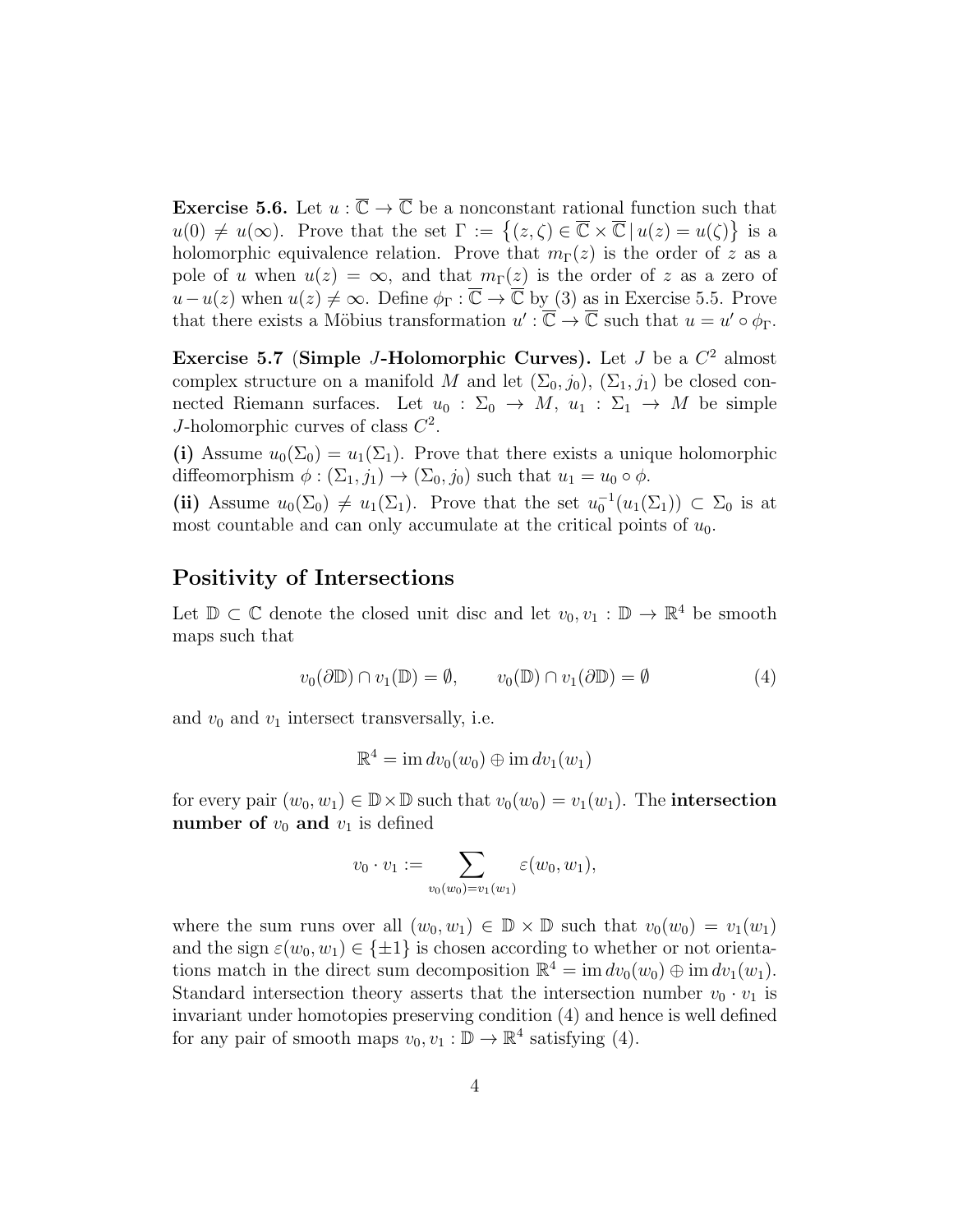Now let  $\Sigma_0$ ,  $\Sigma_1$  be closed oriented 2-manifold, M be an oriented 4manifold and  $u_0 : \Sigma_0 \to M$  and  $u_1 : \Sigma_1 \to M$  be smooth maps such that

$$
Z := \{(z_0, z_1) \in \Sigma_0 \times \Sigma_1 \, | \, u_0(z_0) = u_1(z_1) \}
$$

is a finite set. The **intersection index** of  $u_0$  and  $u_1$  at a pair  $(z_0, z_1) \in Z$  is the integer

$$
\iota(u_0, u_1; z_0, z_1) := v_0 \cdot v_1,
$$

where  $\phi_i: (U_i, z_i) \to (\mathbb{C}, 0)$  is an orientation preserving coordinate chart on  $\Sigma_i$  for  $i = 0, 1, \psi : (V, p) \to (\mathbb{R}^4, 0)$  is an orientation preserving coordinate chart on M centered at  $p := u_0(z_0) = u_1(z_1)$ , and  $v_i : \mathbb{D} \to \mathbb{R}^4$  is defined by  $v_i(z) := \psi \circ u_i \circ \phi_i^{-1}$  $i_i^{-1}(\varepsilon z)$  for  $i = 0, 1$ , and  $\varepsilon > 0$  sufficiently small. The intersection number of  $u_0$  and  $u_1$  is the integer defined as the sum of the intersection indices

$$
u_0\cdot u_1:=\sum_{(z_0,z_1)\in Z}\iota(u_0,u_1;z_0,z_1).
$$

This is a homotopy invariant.

Exercise 5.8 (Transversality). Let  $v_0, v_1 : \mathbb{C} \to \mathbb{C}^2$  be smooth maps. Let  $A_{reg}$  be the set of vectors  $a \in \mathbb{C}^2$  such that  $v_0 + a$  and  $v_1$  intersect transversally. Prove that the complement  $\mathbb{C}^2 \setminus A_{reg}$  has Lebesque measure zero. Hint: Prove that the set

$$
\mathcal{Z} := \left\{ (w_0, w_1, a) \in \mathbb{C} \times \mathbb{C} \times \mathbb{C}^2 \, | \, v_1(w_1) - v_0(w_0) = a \right\}
$$

is a smooth 4-dimensional submanifold of  $\mathbb{C} \times \mathbb{C} \times \mathbb{C}^2$ . Prove that  $a \in A_{reg}$ if and only if a is a regular value of the projection  $\mathcal{Z} \to \mathbb{C}^2$  :  $(w_0, w_1, a) \mapsto a$ .

Exercise 5.9 (Positivity of Intersections, Part 1). Let  $v_0, v_1 : \mathbb{C} \to \mathbb{C}^2$ be polynomials of the form

$$
v_0(w_0) = w_0^{k_0}(1, p_0(w_0)), \qquad v_1(w_1) = w^{k_1}(p_1(w_1), 1)
$$

where  $k_0, k_1 \in \mathbb{N}$  and  $p_0, p_1 : \mathbb{C} \to \mathbb{C}$  are polynomials that vanish at the origin. Prove that  $w_0 = w_1 = 0$  is an isolated intersection of  $v_0$  and  $v_1$  and that the intersection index is  $\iota(v_0, v_1; 0, 0) = k_0 k_1$ . **Hint:** Assume first that  $p_0 = p_1 = 0.$